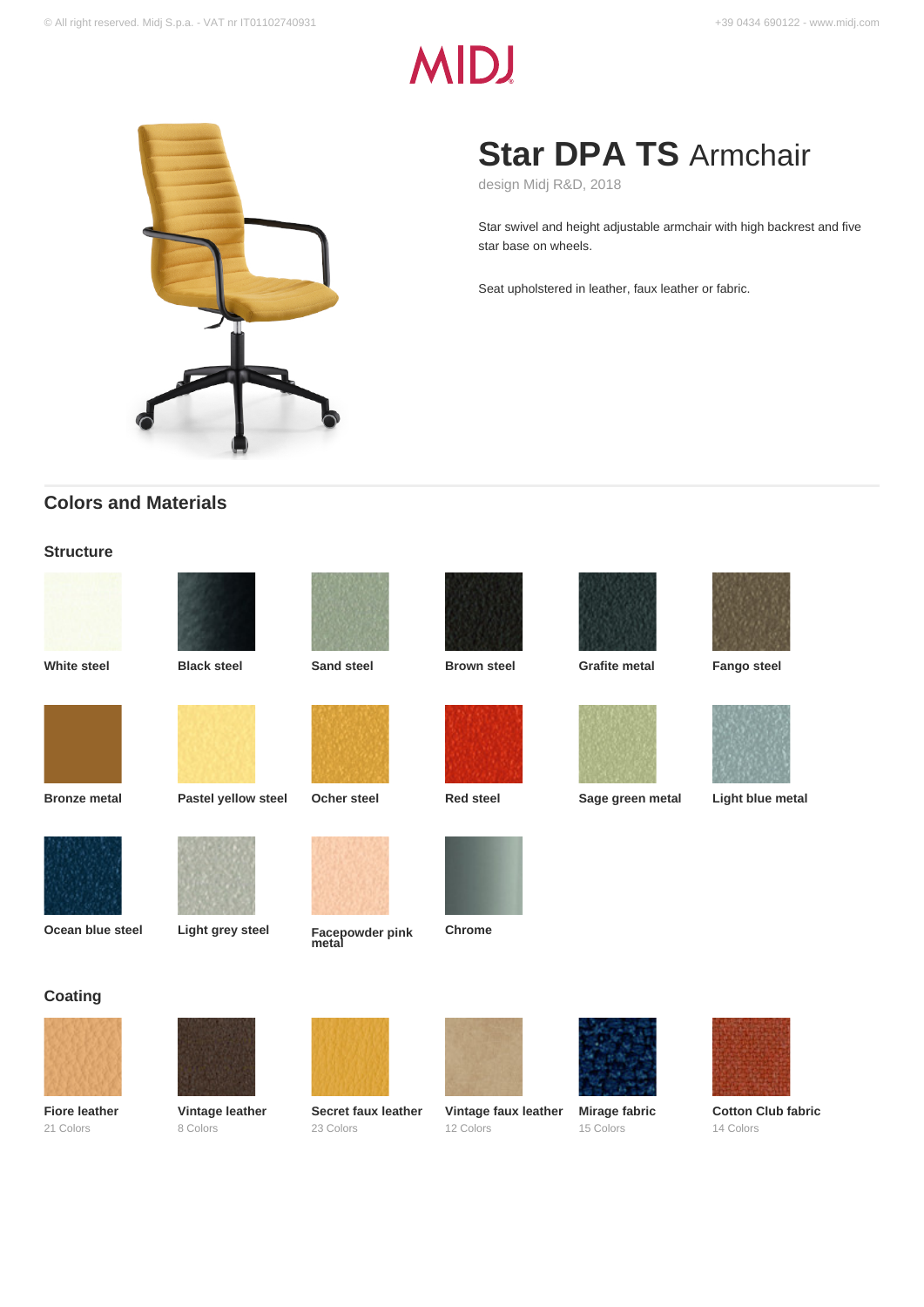| Fenix Wool fabric<br>16 Colors | Visual fabric<br>13 Colors   | Main Line Flax fabric<br>16 Colors         | Second fabric<br>11 Colors | Velvet Superb<br>15 Colors | <b>Tessuto Oceanic</b><br>13 Colors |
|--------------------------------|------------------------------|--------------------------------------------|----------------------------|----------------------------|-------------------------------------|
| Manhattan fabric<br>13 Colors  | Yoredale fabric<br>14 Colors |                                            |                            |                            |                                     |
| <b>Dimensions</b>              |                              | <b>Volumetric Details</b>                  |                            |                            |                                     |
|                                |                              | Weight 7 Kg<br>Volume 0.26 mc<br>Package 1 |                            |                            |                                     |

|   | cm      | inch      |
|---|---------|-----------|
| A | 103/112 | 40.5/44   |
| R | 66      | 25.9      |
| C | 66      | 25.9      |
| D | 46/55   | 18.1/21.6 |
| F | 67/76   | 26.3/29.9 |
|   |         |           |

## Downloads

[3D Istar DPA \(zip\)](https://www.midj.com/images/uploads/resources/istar-dpa-3d.zip) [- https://www.midj.com/images/uploads/resources/istar-dpa-3d.zip](https://www.midj.com/images/uploads/resources/istar-dpa-3d.zip)

## Materials Certifications

Fiore leather

COMPOSITION: 100% leather

FIRE RESISTANCE: CAL TB-117 (2013, Sec. 1) BS 5852:1979 BS EN 1021-1-2:2006

Fiore leather is a natural product and this is why it can show signs such as wrinkles, veining and scars that indicate the animal origin of the product. These signs, together with slightly color differences, are distinctive elements that enhance its beauty and distinguish it from faux leather or other artificial products. Fiore

is a bovine leather from animals of European origin, finished with water-based dyeing with resins and pigments. Fiore leather has the ability of improving with time and use, both in softness and shine.

Dust the leather product regularly with a soft and dry cloth. In case of stains, rub the affected area with a soft and clean cloth, moistened with water or to use a light solution of water and mild soap, to be applied gently with a wet cloth. Move the cloth in a circular direction, starting from edges of the stain towards the center. Rinse well with a damp cloth. Dry immediately after treatment. Avoid direct sunlight and exposure to heat sources.

We recommend that you always test the cleaning method on a hidden part of the item to check the resistance of the color.

These tips are cleaning recommendations and do not guarantee complete stain removal. In case of large stains, we recommend contacting an operator specialized in upholstered products cleaning.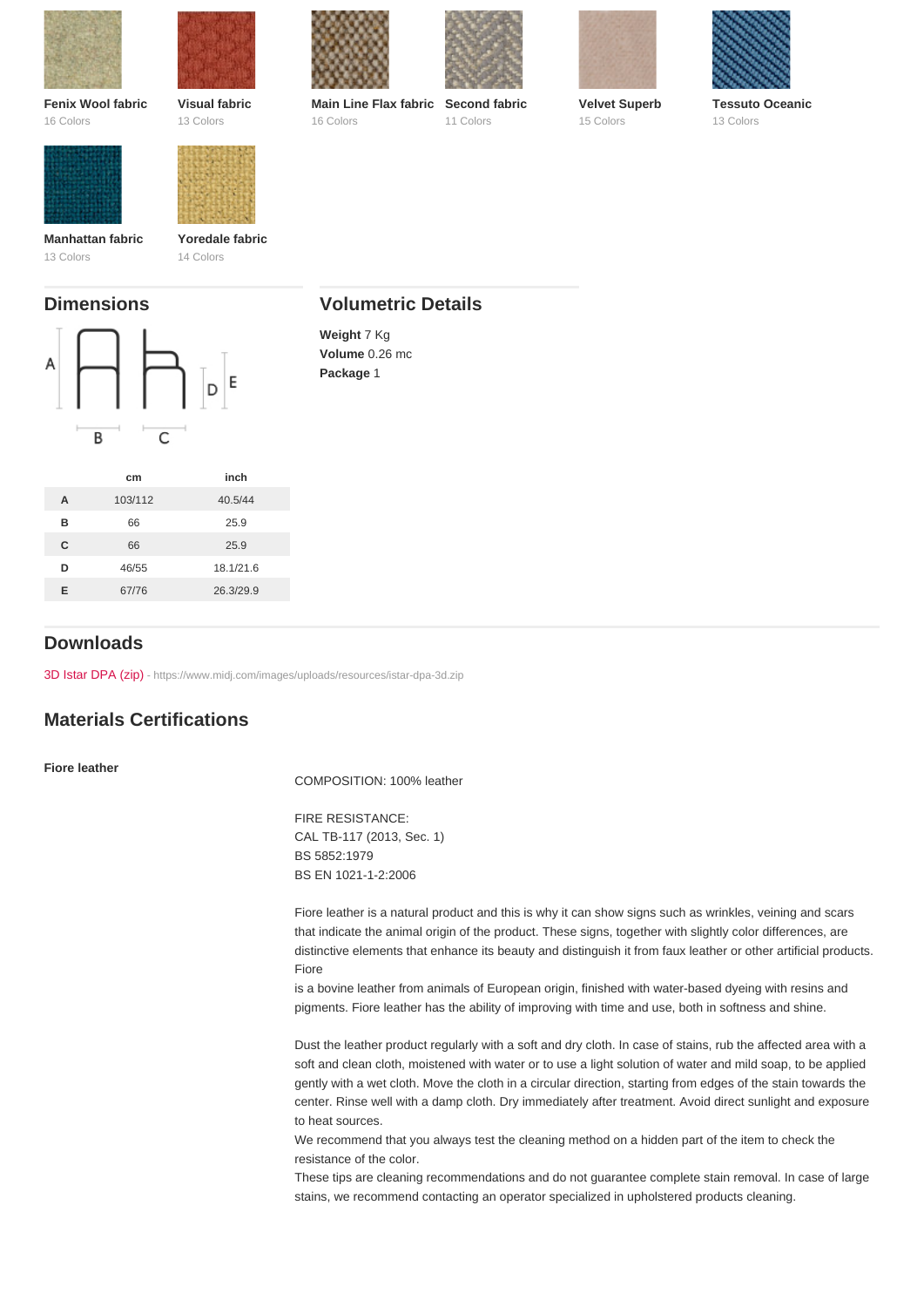Colour samples are to be considered approximate for each product. Slight color differences between a lot and the other are to be considered normal.

## **Materials Certifications**

| Vintage leather                 | <b>FIRE RESISTANCE:</b>                                                                                                                                                                                                                                                                                                                                                                                                                                                     |
|---------------------------------|-----------------------------------------------------------------------------------------------------------------------------------------------------------------------------------------------------------------------------------------------------------------------------------------------------------------------------------------------------------------------------------------------------------------------------------------------------------------------------|
|                                 | BS 5852: 1979                                                                                                                                                                                                                                                                                                                                                                                                                                                               |
|                                 | BS EN 1021-1-2: 2006                                                                                                                                                                                                                                                                                                                                                                                                                                                        |
|                                 | Vintage leather is a natural product and this is why it can show signs such as wrinkles, veining and scars<br>that indicate the animal origin of the product. These signs,                                                                                                                                                                                                                                                                                                  |
|                                 | together with slightly color differences, are distinctive elements that enhance its beauty and distinguish it<br>from faux leather or other artificial products. Vintage                                                                                                                                                                                                                                                                                                    |
|                                 | is a bovine leather from animals of European origin. This product is obtained starting from Nabuck<br>leather, which is slightly equalized with aniline, and hand abraded                                                                                                                                                                                                                                                                                                   |
|                                 | to give an aged effect. The hand is very warm and<br>silky.                                                                                                                                                                                                                                                                                                                                                                                                                 |
|                                 | <b>CLEANING AND MAINTENANCE</b>                                                                                                                                                                                                                                                                                                                                                                                                                                             |
|                                 | Dust the leather product regularly with a soft and dry cloth. In case of stains, rub the affected area with a<br>soft and clean cloth, moistened with water or use a light solution of water and mild soap, to be applied<br>gently with a wet cloth. Move the cloth in a circular direction, starting from edges of the stain towards the<br>center. Rinse well with a damp cloth. Dry immediately after treatment. Avoid direct sunlight and exposure<br>to heat sources. |
|                                 | We recommend that you always test the cleaning method on a hidden part of the item to check the<br>resistance of the color.                                                                                                                                                                                                                                                                                                                                                 |
|                                 | These tips are cleaning recommendations and do not guarantee complete stain removal. In case of large<br>stains, we recommend contacting an operator specialized in upholstered products cleaning.                                                                                                                                                                                                                                                                          |
|                                 |                                                                                                                                                                                                                                                                                                                                                                                                                                                                             |
|                                 | Colour samples are to be considered approximate for each product. Slight color differences between a lot<br>and the other are to be considered normal.                                                                                                                                                                                                                                                                                                                      |
| <b>Materials Certifications</b> |                                                                                                                                                                                                                                                                                                                                                                                                                                                                             |

**Secret faux leather**

COMPOSITION: 76% PVC - 2% PU 22% PES MARTINDALE: 100.000 cycles

FIRE RESISTANCE: UNI 9175 classe 1IM EN 1021-1 EN 1021-2 BS 5852-1 cigarette test BS 5852-1 match test TB 117:2013

Secret is the Flukso® fireproof coating with a soft hand, similar to that of real leather. Secret has been designed to create soft upholstery for interiors. Its

elastic rear structure in polyester allows it to adapt to the new geometries of furniture, ensuring resistance and durability over time.

#### CLEANING AND MAINTENANCE

Regular cleaning is important to extend the life of the coating, and keep its appearance unchanged. Dust and dirt can wear out the coating and damage the fire protection.

REGULAR CLEANING: vacuum frequently at a power equal to half the device in use, choosing a smooth spout, without brushing.

STAIN REMOVAL: in case of slight stains, promptly clean the surface. Remove excess liquids or hard parts of dirt with a clean cloth, then proceed on the residue

of the stain with a damp cloth or a neutral soap solution. Remove the stain starting from the edge of the stain moving towards the center of it, then rinse with water. Let dry, avoiding direct exposure to sunlight. For localized and more persistent stains, promptly dissolve the stain with colorless ethyl alcohol diluted in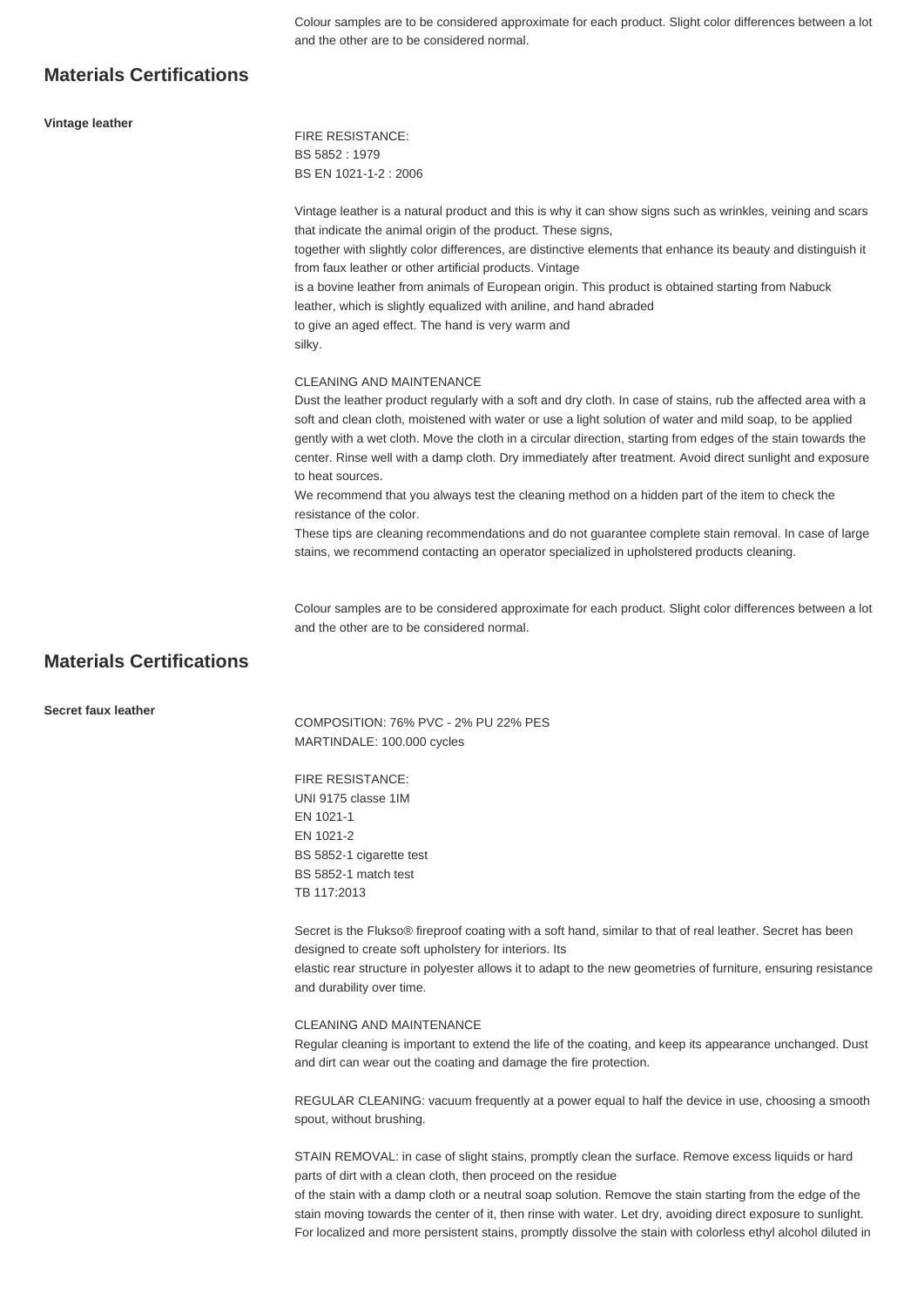20% water, gently rub and then treat with a neutral soap solution, then rinse well. Do not use bleach.

These tips are cleaning recommendations and do not guarantee complete stain removal. In case of large stains, we recommend contacting an operator specialized in upholstered products cleaning. We recommend to not expose light colored coating for a prolonged time to garments treated with colors with poor dyeing fastness, as the color pigments could penetrate the surface of the faux leather, without

being able to be removed. We recommend to always test the cleaning method on a hidden part of the item to check the color

resistance.

Colour samples are to be considered approximate for each product. Slight color differences between a lot and the other are to be considered normal.

## **Materials Certifications**

#### **Vintage faux leather**

COMPOSITION: 80% PVC; 2% PU; 18% PES MARTINDALE: 50'000 cycles

FIRE RESISTANCE: UNI 9175 classe 1IM EN 1021-1 EN 1021-2 BS 5852-1 cigarette test BS 5852-1 match test

Vintage is the faux leather by Flukso, a fire-resistant coated fabric in 'cloud effect' refined colours, created to dress upholstered furniture with timeless elegance.

The fabric surface is made using a microscopic texture which makes it similar to natural leather to the touch. Vintage features a special mesh fabric construction,

slightly elastic, that makes it easily adaptable to the new modern shapes of upholstered furniture and guarantees long life. Soft, enveloping and fire resistant,

this fabric adapts to contract or residential spaces.

#### CLEANING AND MAINTENANCE

Regular cleaning is important to extend the life of the coating, and keep its appearance unchanged. Dust and dirt can wear out the coating and damage the fire protection.

REGULAR CLEANING: vacuum frequently at a power equal to half the device in use, choosing a smooth spout, without brushing.

STAIN REMOVAL: in case of slight stains, promptly clean the surface. Remove excess liquids or hard parts of dirt with a clean cloth, then proceed on the residue of the stain with a damp cloth or a neutral soap solution. Remove the stain starting from the edge of the stain moving towards the center of it, then rinse with water. Let dry, avoiding direct exposure to sunlight. For localized and more persistent stains, promptly dissolve the stain with colorless ethyl alcohol diluted in 20% water, gently rub and then treat with a neutral soap solution, then rinse well. Do not use bleach.

These tips are cleaning recommendations and do not guarantee complete stain removal. In case of large stains, we recommend contacting an operator specialized

in upholstered products cleaning.

We recommend to not expose light colored coating for a prolonged time to garments treated with colors with poor dyeing fastness, as the color pigments could penetrate the surface of the faux leather, without being able to be removed.

We recommend to always test the cleaning method on a hidden part of the item to check the color resistance.

Colour samples are to be considered approximate for each product. Slight color differences between a lot and the other are to be considered normal.

## **Materials Certifications**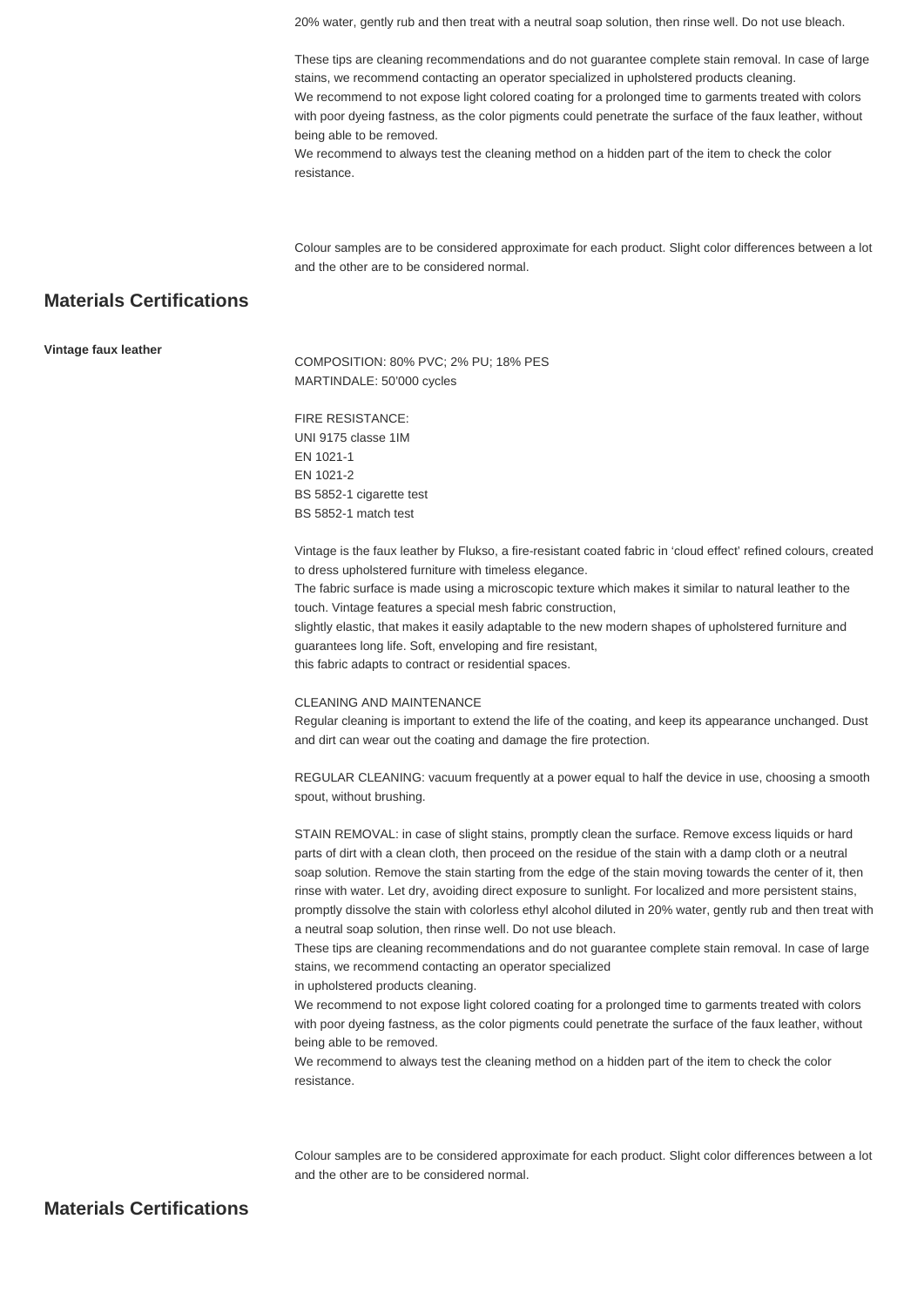Composition: 100% Polyester Mantindale: 100.000 cycles

FIRE RESISTANCE: Classe 1IM B1 DIN 4102 **M1** B1 OENORM B3825 Q1 OENORM 3800 Part. 1 BS 5852 Crib 5 EN 1021 Part.1-2 Calif. Bull. 117

Mirage is the fireproof coating by Pugi RG: in recyclable polyester, it is suitable for covering any surface thanks to its elasticity and texture, which does not give direction to the fabric. It is very resistant to abrasion and pilling. Different finishes make Mirage perfect to customize our products.

#### CLEANING AND MAINTENANCE

Regular cleaning is important to extend the life of the coating, and keep its appearance unchanged. Dust and dirt can wear out the coating and damage the fire protection.

#### REGULAR CLEANING:

vacuum frequently, at least once a week, at a power equal to half the device in use, choosing a smooth spout, without brushing.

STAIN REMOVAL: in case of slight stains, promptly clean the surface. Remove excess liquids or hard parts of dirt with a clean cloth, then proceed on the residue of the stain with a damp cloth or a neutral soap solution. Remove the stain starting from the edge of the stain moving towards the center of it, then rinse with water. Let dry, avoiding direct exposure to sunlight. Do not use bleach. These tips are cleaning recommendations and do not guarantee complete stain removal. In case of large stains, we recommend contacting an operator specialized in upholstered products cleaning.

We recommend to not expose light colored coating for a prolonged time to garments treated with colors with poor dyeing fastness, as the color pigments could penetrate the surface of the fabric, without being able to be removed.

We recommend to always test the cleaning method on a hidden part of the item to check the color resistance.

Colour samples are to be considered approximate for each product. Slight color differences between a lot and the other are to be considered normal..

## **Materials Certifications**

**Cotton Club fabric**

COMPOSITION: 70 % COT; 10% PES; 10% ACR; 10% AF Abrasion resistance (Martindale) 100.000 cycles

Cotton Club by Flukso is a fabric made from latest generation regenerated cotton yarns. To create this fabric, specific fixing techniques were used, that give it and help maintaining a natural, slightly wavy and vibrated look.

#### CLEANING AND MAINTENANCE

Regular cleaning is important to extend the life of the coating, and keep its appearance unchanged. Dust and dirt can wear out the coating.

REGULAR CLEANING: vacuum frequently, at least once a week, at a power equal to half the device in use, choosing a smooth spout, without brushing.

STAIN REMOVAL: in case of slight stains, promptly clean the surface. Remove excess liquids or hard parts of dirt with a clean cloth, then proceed on the residue

of the stain with a damp cloth or a neutral soap solution.

Remove the stain starting from the edge of the stain moving towards the center of it, then rinse with water. Let dry, avoiding direct exposure to sunlight.

For localized and more persistent stains, promptly dissolve the stain with colorless ethyl alcohol diluted in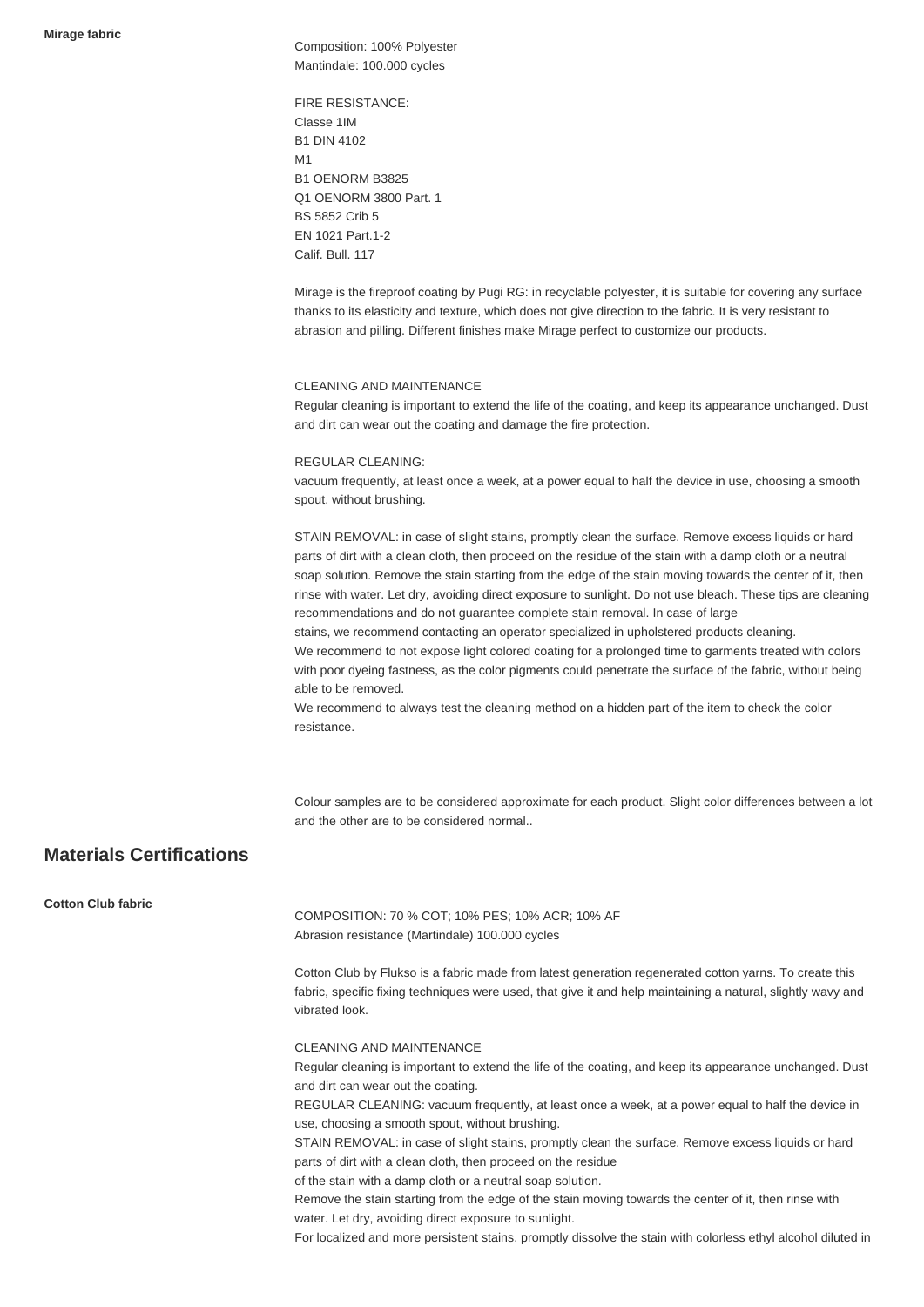20% water, gently rub and then treat with a neutral soap solution, then rinse well. Do not use bleach. These tips are cleaning recommendations and do not guarantee complete stain removal. In case of large stains, we recommend contacting an operator specialized in upholstered products cleaning. We recommend to not expose light colored coating for a prolonged time to garments treated with colors with poor dyeing fastness, as the color pigments could penetrate the surface of the fabric, without being able to be removed. We recommend to always test the cleaning method on a hidden part of the item to check the color resistance.

Slight color differences between a lot and the other are to be consdered normal.

## **Materials Certifications**

**Fenix Wool fabric**

COMPOSITION: 75% WO, 25% PA MARTINDALE: 100.000 cycles

FIRE RESISTANCE: Classe 1IM N 1021 Part 1-2 Calif. Bull. 117 June 2013

Fenix Wool is a wool fabric with a particular and warm finish, obtained thanks to a treatment that confers softness to the touch and, at the same time, a good consistency, able to achieve excellent resistance to pilling and abrasion.

#### CLEANING AND MAINTENANCE

Regular cleaning is important to extend the life of the coating, and keep its appearance unchanged. Dust and dirt can wear out the coating.

REGULAR CLEANING: vacuum frequently, at least once a week, at a power equal to half the device in use, choosing a smooth spout, without brushing.

STAIN REMOVAL: in case of slight stains, promptly clean the surface. Remove excess liquids or hard parts of dirt with a clean cloth, then proceed on the residue of the stain with a damp cloth or a neutral soap solution. Remove the stain starting from the edge of the stain moving towards the center of it, then rinse with water. Let dry, avoiding direct exposure to sunlight. For localized and more stubborn stains, promptly dissolve the stain with neutral soap diluted in water,

rub gently and rinse. Repeat until the stain is removed, and let dry. Do not use bleach.

These tips are cleaning recommendations and do not guarantee complete stain removal. In case of large stains, we recommend contacting an operator specialized

in upholstered products cleaning. We recommend to not expose light colored coating for a prolonged time to garments treated with colors with poor dyeing fastness, as the color pigments could penetrate the surface of the fabric, without

being able to be removed.

We recommend to always test the cleaning method on a hidden part of the item to check the color resistance.

Colour samples are to be considered approximate for each product. Slight color differences between a lot and the other are to be considered normal.

## **Materials Certifications**

**Visual fabric**

COMPOSITION: 100% PES FR MARTINDALE: 60.000 cycles

FIRE RESISTANCE: DIN 4102-1 B1 BS 5852-1 (source 0 and 1) BS 5852 CRIB5 UNI 9175 classe 1 IM EN 1021-1 EN 1021-2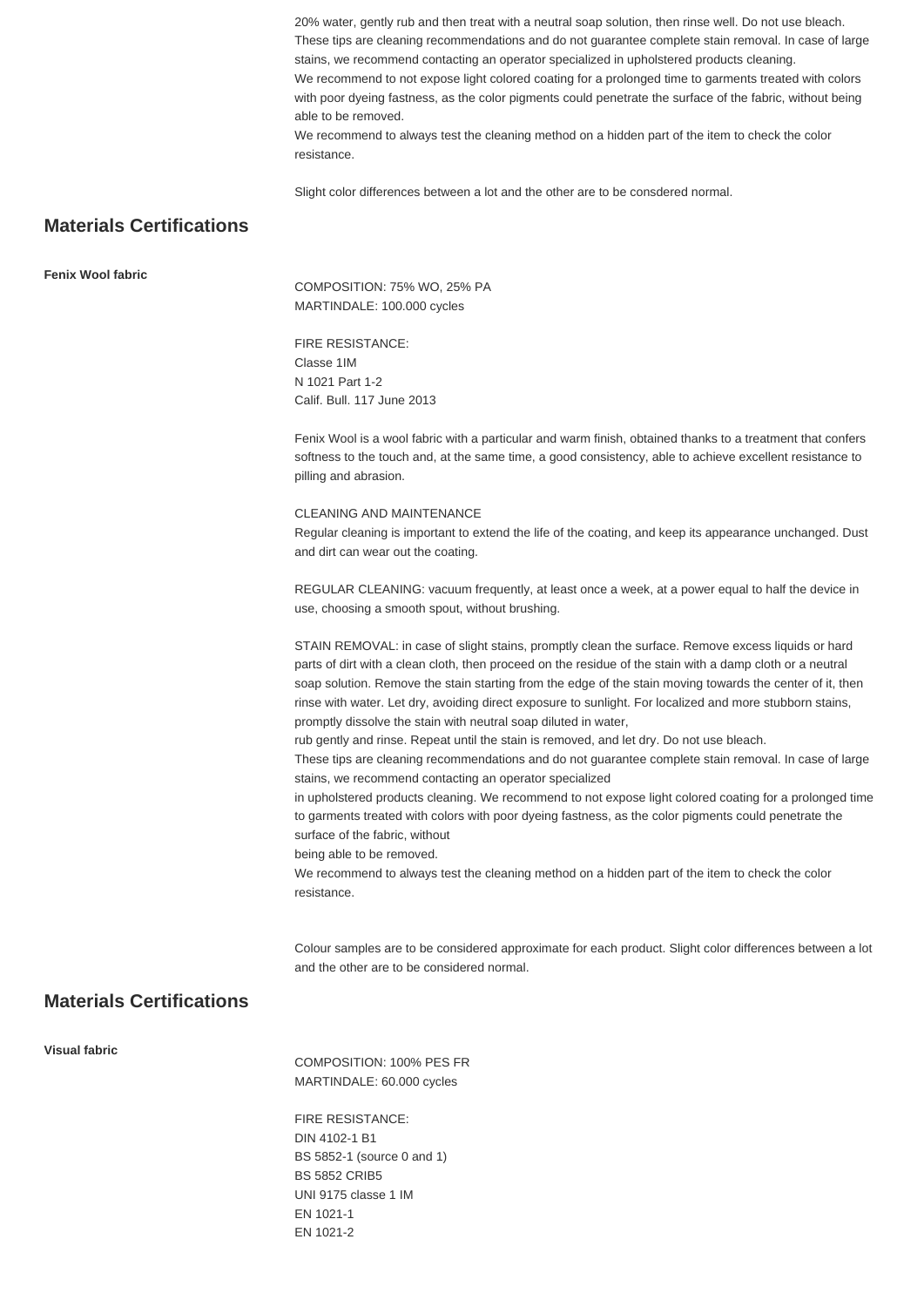#### IMO FTP CODE 2010

Visual is a knit fabric, made with FR polyester, bielastic and made with jacquard knitted looms. The slightly three-dimensional fabric construction, combined with sound absorbing material, contributes to decreasing sound reverberation.

#### CLEANING AND MAINTENANCE

Regular cleaning is important to extend the life of the coating, and keep its appearance unchanged. Dust and dirt can wear out the coating and damage the fire protection.

REGULAR CLEANING: vacuum frequently, at a power equal to half the device in use, choosing a smooth spout, without brushing.

STAIN REMOVAL: in case of slight stains, promptly clean the surface. Remove excess liquids or hard parts of dirt with a clean cloth, then proceed on the residue

of the stain with a damp cloth or a neutral soap solution. Remove the stain starting from the edge of the stain moving towards the center of it, then rinse with water. Let dry, avoiding direct exposure to sunlight. For localized and more persistent stains, promptly dissolve the stain with colorless ethyl alcohol diluted in 20% water, gently rub and then treat with a neutral soap solution, then rinse well. Do not use bleach. These tips are cleaning recommendations and do not guarantee complete stain removal. In case of large stains, we recommend contacting an operator specialized in upholstered products cleaning.

We recommend to not expose light colored fabric for a prolonged time to garments treated with colors with poor dyeing fastness, as the color pigments could penetrate the surface of the fabric, without being able to be removed.

We recommend to always test the cleaning method on a hidden part of the item to check the color resistance.

Colour samples are to be considered approximate for each product. Slight color differences between a lot and the other are to be considered normal.

## **Materials Certifications**

**Main Line Flax fabric**

COMPOSITION: 70% Virgin Wool – 30% LI MARTINDALE: 60.000 CYCLES

FIRE RESISTANCE: EN 1021 - 1&2 (cigarette & match) BS 7176 Low Hazard BS 5852 Ignition Source 5 BS 7176 Medium Hazard NF D 60-013 ÖNORM B 3825 & A 3800-1 (58kg/m3 CMHR Foam) UNI 9175 Classe 1 IM BS 5867-2: Type B Curtains & Drapes IMO FTP Code (Part 8) The Furniture and Furnishing (Fire) (Safety) Regulations 1988 (Domestic Cigarette and Match)

ENVIRONMENTAL CERTIFICATIONS: Certified to the EU Ecolabel Certified to Indoor Advantage™ "Gold" Rapidly renewable and compostable Made from wool and bast fibre

Main Line Flax fabric is created with virgin wool and linen, inherently fireproof materials of sustainable origin. The particular weave of the fabric, with the alternation of colors in its texture, make it aesthetically interesting, while not giving up to softness and comfort.

#### CLEANING AND MAINTENANCE

Regular cleaning is important to extend the life of the coating, and keep its appearance unchanged. Dust and dirt can wear out the coating and damage the fire protection.

REGULAR CLEANING: vacuum frequently at a power equal to half the device in use, choosing a smooth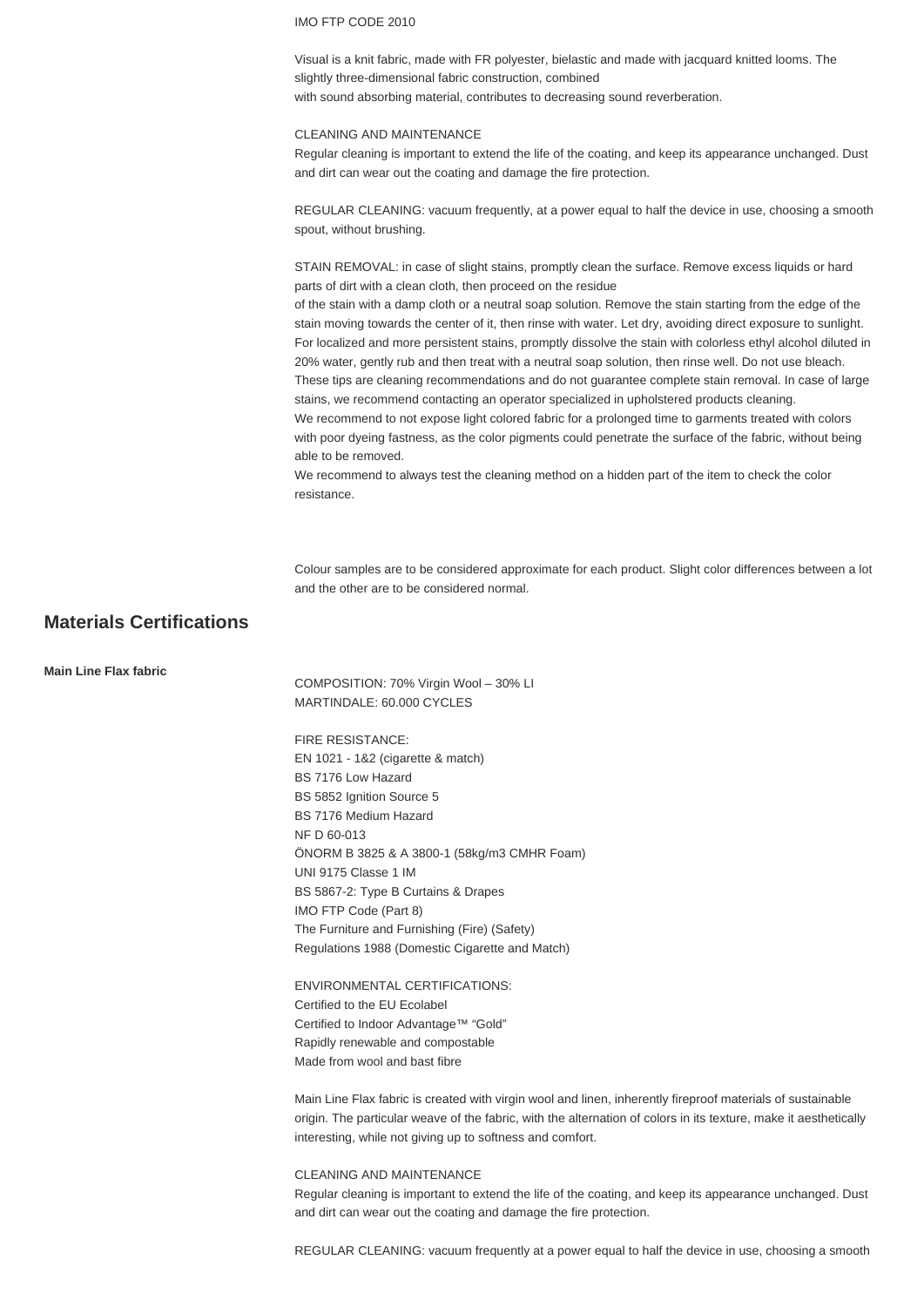spout, without brushing.

STAIN REMOVAL: in case of slight stains, promptly clean the surface. Remove excess liquids or hard parts of dirt with a clean cloth, then proceed on the residue

of the stain with a damp cloth or a neutral soap solution. Remove the stain starting from the edge of the stain moving towards the center of it, then rinse with

water. Let dry, avoiding direct exposure to sunlight. For localized and more persistent stains, promptly dissolve the stain with colorless ethyl alcohol diluted

in 20% water, gently rub and then treat with a neutral soap solution, then rinse well. Do not use bleach. These tips are cleaning recommendations and do not guarantee complete stain removal. In case of large stains, we recommend contacting an operator specialized

in upholstered products cleaning.

We recommend to not expose light colored fabric for a prolonged time to garments treated with colors with poor dyeing fastness, as the color pigments could penetrate the surface of the fabric, without being able to be removed.

We recommend to always test the cleaning method on a hidden part of the item to check the color resistance.

Colour samples are to be considered approximate for each product. Slight color differences between a lot and the other are to be considered normal.

## **Materials Certifications**

#### **Second fabric**

COMPOSITION: 70% VI - 30% LI MARTINDALE 20.000 cycles

FIRE RESISTANCE: Classe 1IM EN 1021 Part.1-2 BS 5852 Crib 5 M1 Calif. Bull. 117 June 2013 IMO 307 (88) Part.8

Second fabric is made of 100% viscose and linen, natural fibers that guarantee the highest safety standards in terms of fireproofing. Without formaldehyde and substance derived from chlorine and bromine,

Second is 100% natural. In the presence of fire, Second fabric carbonizes and creates a protective wall around flames, without melting, with a resistance above 1000°C (1832°F). Its processing gives it a particular herringbone pattern.

#### CLEANING AND MAINTENANCE

Regular cleaning is important to extend the life of the coating, and keep its appearance unchanged. Dust and dirt can wear out the coating and damage the fire protection.

REGULAR CLEANING: vacuum frequently at a power equal to half the device in use, choosing a smooth spout, without brushing.

STAIN REMOVAL: in case of slight stains, promptly clean the surface. Remove excess liquids or hard parts of dirt with a clean cloth, then proceed on the residue of the stain with a damp cloth or a neutral soap solution. Remove the stain starting from the edge of the stain moving towards the center of it, then rinse with water. Let dry, avoiding direct exposure to sunlight. For localized and more persistent stains, promptly dissolve the stain with colorless ethyl alcohol diluted in 20% water, gently rub and then treat with a neutral soap solution, then rinse well. Do not use bleach.

These tips are cleaning recommendations and do not guarantee complete stain removal. In case of large stains, we recommend contacting an operator specialized in upholstered products cleaning.

We recommend to not expose light colored coating for a prolonged time to garments treated with colors with poor dyeing fastness, as the color pigments could penetrate the surface of the fabric, without being able to be removed.

We recommend to always test the cleaning method on a hidden part of the item to check the color resistance.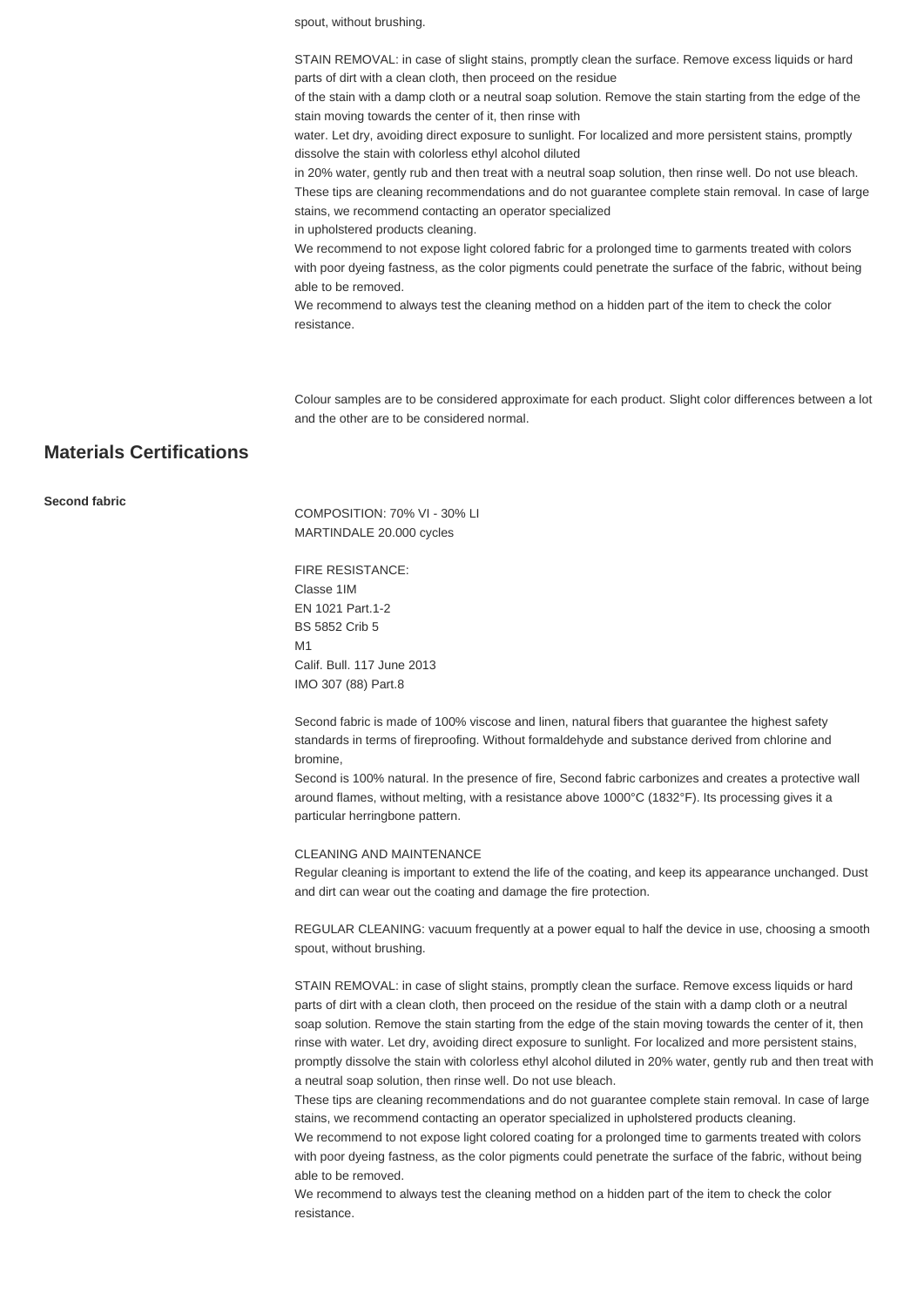Colour samples are to be considered approximate for each product. Slight color differences between a lot and the other are to be considered normal.

## **Materials Certifications**

#### **Velvet Superb**

COMPOSITION: 100% PES FR MARTINDALE: 25.000 cycles

FIRE RESISTANCE: RESISTENZA AL FUOCO - FIRE RESISTANCE UNI 8456 – 9174 classe 1 UNI 9175 classe 1IM EN 1021-1 EN 1021-2 BS 5852 crib 5 DIN 4102 B1 NF P 92 503-507 M1 IMO FTP CODE 2010

Superb velvet is fire-resistant, of high quality and beauty. Its surface is made of a thick yet soft coat, in Trevira® polyester. The slightly matt look is suitable for any style, whether classic or contemporary.

CLEANING AND MAINTENANCE

Regular cleaning is important to extend the life of the coating, and keep its appearance unchanged. Dust and dirt can wear out the coating and damage the fire protection.

REGULAR CLEANING: vacuum frequently at a power equal to half the device in use, choosing a smooth spout, without brushing.

STAIN REMOVAL: in case of slight stains, promptly clean the surface. Remove excess liquids or hard parts of dirt with a clean cloth, then proceed on the residue

of the stain with a damp cloth or a neutral soap solution. Remove the stain starting from the edge of the stain moving towards the center of it, then rinse with water. Let dry, avoiding direct exposure to sunlight. For localized and more persistent stains, promptly dissolve the stain with colorless ethyl alcohol diluted in 20% water, gently rub and then treat with a neutral soap solution, then rinse well. Do not use bleach. These tips are cleaning recommendations and do not guarantee complete stain removal. In case of large stains, we recommend contacting an operator specialized in upholstered products cleaning.

We recommend to not expose light colored coating for a prolonged time to garments treated with colors with poor dyeing fastness, as the color pigments could penetrate the surface of the velvet, without being able to be removed.

We recommend to always test the cleaning method on a hidden part of the item to check the color resistance.

Colour samples are to be considered approximate for each product. Slight color differences between a lot and the other are to be considered normal.

## **Materials Certifications**

**Tessuto Oceanic**

MARTINDALE: 135.000 cycles COMPOSITION: 100% post-consumer recycled polyester, including 50% SEAQUAL yarn

FIRE RESISTANCE: California Technical Bulletin 117 - 2013 BS 7176 Low Hazard BS 7176 Medium Hazard with EnviroFlam5 ASTM E84 Class 1 or A (Un-adhered)

ENVIRONMENTAL: Certified to OEKO-TEX® Standard 100